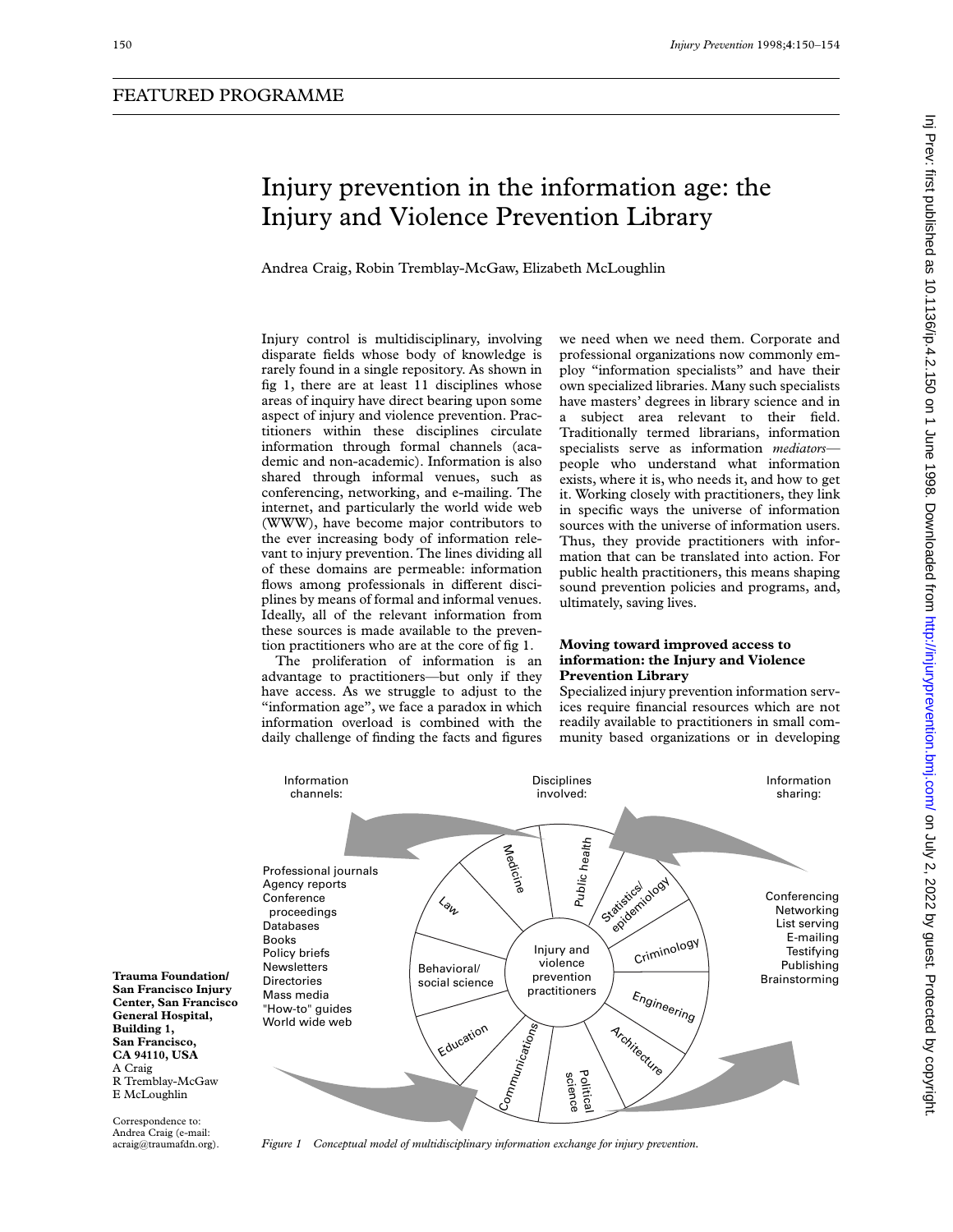countries. To compensate, the injury control field needs accessible information services for those with limited funding.

The Trauma Foundation's Injury and Violence Prevention Library, established in 1986, is one model for improving access to information by injury prevention practitioners. The Trauma Foundation is a tax exempt, non-profit organization committed to reducing injuries and injury deaths by focusing on policy advocacy and development. The library is key to achieving the goals of the Trauma Foundation and practitioners outside the organization. It provides access to information, especially in violence prevention.

The mission of the library is threefold: (1) to collect and store resources about injury and violence prevention; (2) to facilitate the flow of information; and (3) to identify information gaps in the field. The library has a staff of three information specialists with masters degrees in library science, two additional staff working on the development and maintenance of the organization's WWW pages, and several volunteers. Funding sources for the library include public and private monies.

## **Collecting and storing resources about injury and violence prevention**

The first component of the library's mission is to collect, in a central repository, injury and violence prevention literature and data from various sources. Advocates who use public health strategies rely on information residing in a variety of disciplines, journals, books, and databases. Relevant materials include government documents; books, journals, policy updates, bibliographies, morbidity and mortality statistics, data sets and databases from the social and health sciences, the criminal justice and legal fields, engineering and lay literature; and reports and gray<sup>1</sup> literature from non-profit and advocacy organizations.

The library's collection includes approximately 20 000 documents, of which 6500 (the entire violence collection) are searchable in a bibliographic catalog. The classification system is based on a public health approach to injury prevention. In addition, the library has assembled and maintains several computerized databases, including one containing profiles of over 3000 injury and violence prevention programs across the United States that will soon be available on the organization's WWW pages.

# **Facilitating the flow of information**

In contrast with models of information exchange in which information flows in one direction, from source to user, the library resides at the core of a productive synergy. The library primarily serves injury prevention advocates, program planners, researchers, the media, educators, policy makers and, secondarily, the general public. Because of the daily interaction between the Trauma Foundation's library and program staff, the staff are well informed about the information needs in the injury field. As subject specialists, they help

sort out and focus requests from sources outside the Trauma Foundation and are well positioned to help practitioners determine the information they need. Library staff combine subject knowledge with information retrieval skills. This enables them to search many databases using the controlled vocabulary of each to extract relevant information, and they are able to conduct in-house and on-line literature searches specific to all aspects of injury control. They know what material might address a particular request, its relationship to and implications for policy, and the broad categories of information that do not exist. In turn, the library staff's interaction with a broad array of injury prevention practitioners assists the Trauma Foundation's program staff, by broadening the organization's understanding of critical injury issues in the community, in health departments, and in academia. Program staff use the knowledge and insight gleaned through interaction with practitioners to inform policy approaches.

Rapid response is as important as the synergistic flow of information. Thus, in addition to phone and fax, staff use the internet and WWW for rapid information dissemination and communication. They manage two WWW pages, http://www.traumafdn.org and http:// www.pcvp.org, that provide user friendly data and statistics, access to documents, policy updates, funding information, profiles of those working in the field, and links to related WWW sites. Library staff sift through and evaluate the voluminous (and sometimes inaccurate) material available on the WWW, identifying sites that provide *valuable and valid* information. In addition, the staff manage and participate in several closed electronic mailing lists on violence prevention.

## **Identifying information gaps**

The third component of the library's mission is to identify information gaps in the field. What we don't know is often as important as what we do know. Library staff monitor the information flow, and know when and often why information does not exist. For example, "how many adolescent date rapes involve alcohol?" is an important question for which data are not readily available. If a rape is not reported to the police or does not result in a medically treated injury, it will not be included in any health or criminal justice data. If a rape victim is treated in an emergency department, her medical record may be assigned an external cause of injury code (E code) for rape (E960.1), but the emergency department records, even if computerized, may not be collected in a centralized data system. In any event, E codes do not include information on alcohol involvement in injury, even if known. Moreover, blood alcohol concentration screening is not routine, and even if screened, only the patient is considered, not other persons involved in the injury causing event. The lack of such information suggests policy directions, and the development of a research agenda that guides academic researchers and funders to conduct special studies on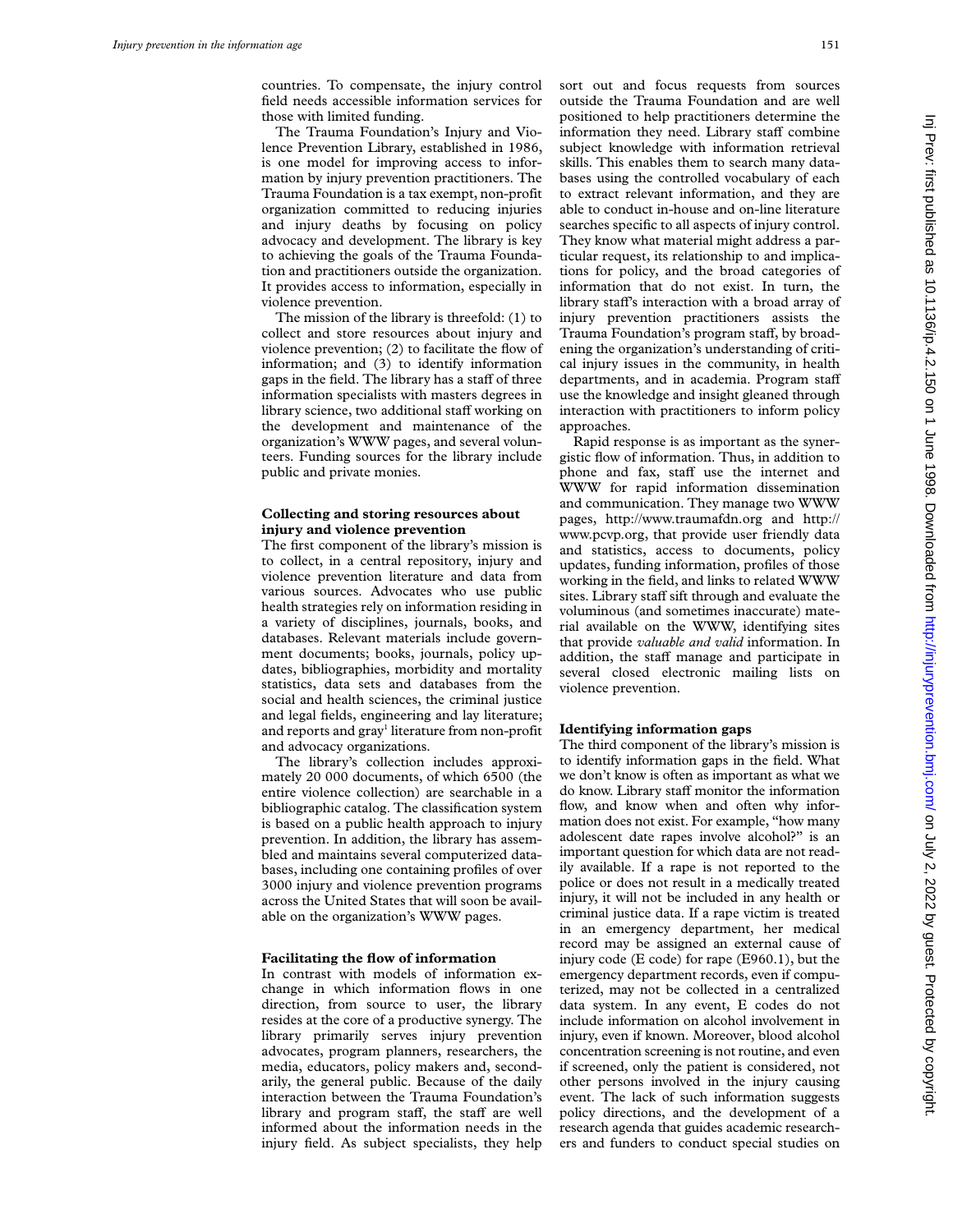key questions. Injury prevention information specialists are well positioned to identify and address such information gaps.

The fact that few people are aware that injury prevention information specialists exist, or how they can help, could in itself be considered an information gap to be corrected. Injury prevention is a relatively new field, and information specialists are among its newest resources. Because the injury problem is so pervasive, and information production ever increasing, the need for specialists who understand both injury prevention and information resources will also increase. Library staff work with the information science staff at the Centers for Disease Control and Prevention's National Center for Injury Prevention and Control and the Educational Development Center's Children's Safety Network to close the gap between injury control practitioners and information specialists.

Another important gap is the inequality in availability of and access to information about injury prevention and control, particularly in developing countries. Most of the world's population is information poor—without so much as access to telephone service, much less to the internet. The information explosion and the technological advances driving it are rapidly polarizing society into two groups: the information rich and the information poor. The technologically information rich have fast computers and modems, a mastery of computers, time to devote to using them, and the means to afford subscription and service fees for on-line services or major proprietary databases.

The gap between the information rich and information poor exacerbates existing socioeconomic differences, which, in turn, widen the gap—thus creating a vicious cycle. Technological skills and access to resources are crucial, given that "...the availability of information is changing relationships among individuals, organizations, and nations".<sup>2</sup>

Technology, however, is just one part of the inequality equation. The lack of information about the scope of injury in developing countries, the relative lack of access to global injury prevention information, and the absence of resources within specific communities for addressing injury issues are merely a few examples of contributing factors. The scope of this paper prohibits us from fully addressing these issues without trivializing them. However, because injury is a leading cause of death in developing countries, <sup>3</sup> a lack of access to injury prevention information is a serious problem. Much more must be done to assure that all injury control practitioners participate in information sharing. Information rich practitioners should recognize the importance of exchanging information about research and programs with their colleagues in developing countries as well as with the information poor within their own countries. Traditional (nonelectronic) delivery of information should continue and expand in areas where electronic information is least accessible.

Electronic communications in information rich countries—in the European Union and elsewhere—facilitate timely international information sharing and collaboration. Computerized on-line databases provide access to some of the literature published throughout the world, not merely to those journals for which one's library has a subscription. These tools allow practitioners to benefit from worldwide developments in injury control leadership. For example, bicycle helmet policies in Australia,<sup>4</sup> unique injury data resources in New Zealand, 6 or firearm policy in Great Britain <sup>7</sup> can be examined while sitting before a computer. In addition, the emerging custom of attaching an e-mail address to articles and letters permits a dialogue between author and reader, and electronic mailing lists speed information simultaneously to colleagues around the globe. The library has used e-mail to communicate with gun control researchers in Australia, and advocates in New Zealand interested in preventing pediatric burns and scalds.

### **Information into action**

Our ultimate goal is to prevent injuries and their consequences. The Trauma Foundation's Injury and Violence Prevention Library supports this goal by facilitating the transformation of information into preventive action. What follows are examples of how injury control practitioners have used the library and how Trauma Foundation program and library staff have assisted in their work.

The library frequently receives requests for information about current violence prevention programs. Individuals and organizations are interested in knowing what violence prevention programs currently exist in their community, if any of them are hospital based, and whether their programs include, for example, mentoring, conflict resolution skills, or special attention to teens or youth gun violence. Library staff can search their database and retrieve lists of programs tailored to meet the requester's needs. This enables practitioners to identify existing programs whose experience can inform on-going program planning and evaluation, thus avoiding duplication of efforts and waste of precious resources.

The library's bibliographic catalog includes specific violence prevention curricula, which become useful tools for prevention practitioners. For example, while designing an elementary school curriculum on violence prevention in California, Richmond's Community-In-Peace Partnership asked library staff to conduct a literature search to find existing curricula. Library staff provided them with four such curricula, and the group was able to combine elements of each.

The library also makes research available to those who can best use it. Academic researchers are skilled in finding and abstracting useful information from the published research literature. Others, however, such as community based advocates, funders, policy makers, and journalists whose work is important to injury control may have less access to university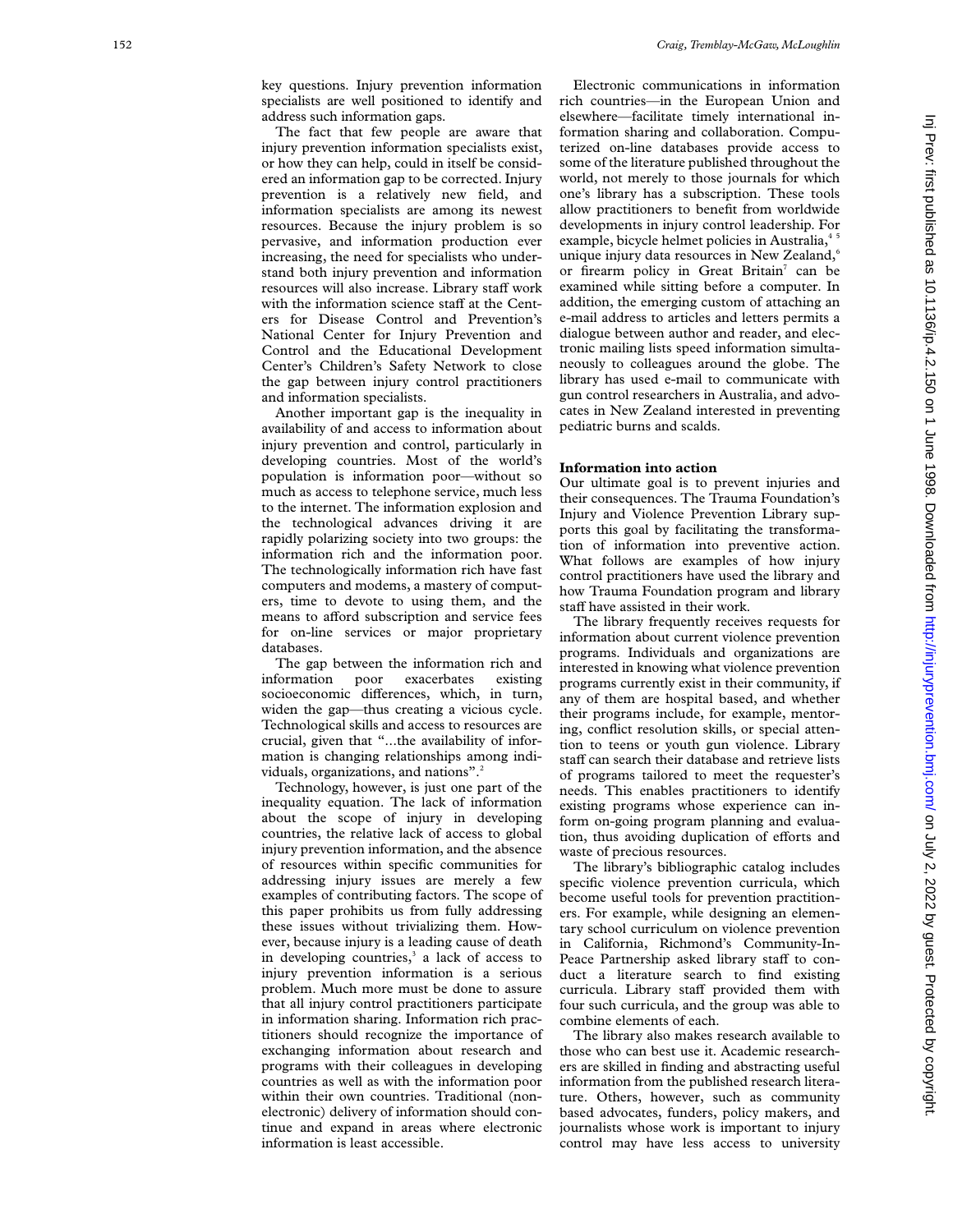libraries, less training in search strategies, and less time to explore resources.

Because "good public health programs start with good data",<sup>8</sup> library staff communicate with data managers at national and state health and criminal justice agencies to determine what data exist, and how they can be made "user friendly" for practitioners. The Trauma Foundation's WWW site links with related sites when appropriate, or reconfigures data to present on its own pages. When possible, the library also presents data in a more detailed fashion than is generally available from agency tables.

For example, Trauma Foundation program staff prepared a data rich *Profile of Injury in San Francisco* using death certificate, hospital discharge, emergency department, paramedic, and police data.<sup>8</sup> Library staff put the entire report on the Trauma Foundation's WWW page for easy access by city agencies such as the health department. The local SafeKids coalition requested a reconfiguration of the data specific to children, and this contributed to the organization's press conference about program initiatives. Trauma Foundation staff are also working with the California Department of Health Services to establish a searchable injury mortality and morbidity database.

Community based advocates in California have been addressing the state's firearm injury problem through local ordinances and state legislation. To document firearm injury and death as a local public health problem, library staff have provided state, county, and local statistics for firearm injury and death by specific age and ethnic groups. For example, Women Against Gun Violence consulted with library and program staff in the preparation of their report enumerating firearm deaths in Los Angeles by legislative districts. In addition, aides to members of the California Assembly have contacted the library several times for statistics on accidental shootings and safety standards.<sup>9</sup> These data were used during the Assembly's recent consideration of a bill that would have extended to domestically manufactured firearms the safety standards mandated for imports. The Utah Department of Health, and the Alaska Department of Health and Human Services, have also requested California data on motorcyclist injuries. In the latter two cases, documented reductions in costs, morbidity, and mortality since California's motorcycle helmet law was implemented were used to support state level legislative efforts regarding motorcycle helmets in Alaska and Utah.

The work of the Berkeley Media Studies Group (BMSG) also illustrates the role that library staff have in transforming research into action. Because interpretation of information is so important in media portrayals of public health issues, BMSG recently produced *Reporting on Violence,* a briefing book for journalists.<sup>10</sup> The book presents data that help journalists frame stories about violence in terms of the larger social context of a single event, rather than a more narrow focus that depends only on personal stories and criminal

justice statistics. Sample articles are used to illustrate methods of presenting appropriate data. The authors and library staff worked together to ensure the reliability of the information presented in the book, as well as the breadth of data sources.

The library responded to a request from the staff of Youth Radio for background information to be used in a feature piece on youth and guns. Youth Radio staff wanted to study key arguments for and against gun control and about the effects of gun control legislation. Library staff gave youth reporters articles from various perspectives. Included were analyses of the US Constitution's Second Amendment, reports addressing the need for regulation and control, articles detailing the effectiveness of various gun control measures, and pertinent statistics.

Trauma Foundation program staff recently facilitated a project to increase collaboration among professionals working in alcohol policy, violence prevention, and injury control. The library staff conducted on-line literature searches in Medline and other databases, and downloaded the abstracts of over 265 studies. A one day workshop brought researchers from the three fields together to discuss strategies to synthesize and disseminate what is known about this problem. As a result, the Robert Wood Johnson Foundation has funded a Trauma Foundation project to synthesize research findings from the literature in the various disciplines, and make it available in a printed resource manual and on the WWW.

### **Conclusions**

Access to injury prevention information is important, but difficult for many. Specialized information services, such as the Injury and Violence Prevention Library, serve as a critical link between information sources and information users, and facilitate the use of emerging electronic communication technologies. Financial and other resources for injury prevention programs in general are scarce. In light of the importance of information specialists, private and public funders should be persuaded to allocate funds to efforts to expand and improve such services. Specialized information services must become an active partner in injury control.

The authors would like to thank Sandra Bonzo, Program Information Specialist, National Center for Injury Prevention and Control, Centers for Disease Control and Prevention, and Anara Guard, Librarian, Children's Safety Network, Education Development Center, for their insightful review and comments. This manuscript was supported in part by grant number R49/CCR903697-07 from the National Center for Injury Prevention and Control of the Centers for Disease Control and Prevention, and by a grant from The California Wellness Foundation.

<sup>1</sup> Interagency Gray Literature Working Group, "Gray Infor-mation Functional Plan" 18 January 1995. http:// www.dtic.dla.mil/summit/tb07\_2.html (12 August 1997). "Gray literature is foreign or domestic open source material that usually is available through specialized channels and may not enter normal channels or systems of publication, distribution, bibliographic control, or acquisition by book-sellers or subscription agents".

<sup>2</sup> Wresch W. *Disconnected: haves and have-nots in the infor-mation age.* New Brunswick: Rutgers University Press, 1996: 6.